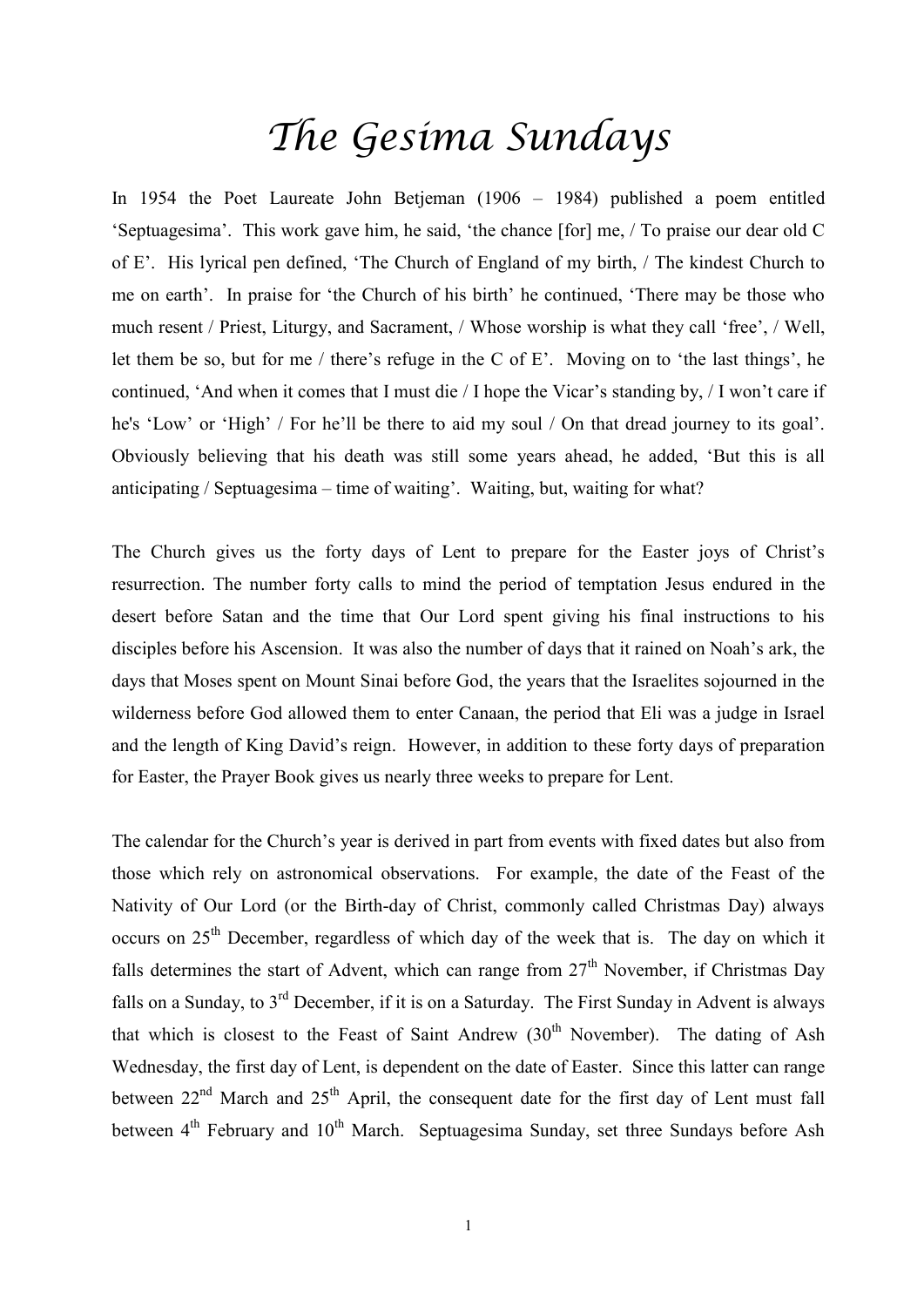Wednesday, varies from  $18<sup>th</sup>$  January, where it follows one or two Sundays after the Epiphany, to 21st February, allowing six or seven Sundays after the Epiphany.

This all begs the question: why, for Prayer Book Anglicans, does Mother Church deem it necessary to have three weeks of preparation before the start of Lent, with her so-called Gesima Sundays? These comprise: Septuagesima (typically 70 days before Easter), Sexagesima (60 days) and Quinquagesima (50 days) – the First Sunday in Lent is sometimes referred to as Quadragesima (40 days).

There is a consistent theme in the Collects for the Gesima Sundays. On Septuagesima we are reminded that we, 'are justly punished for our offences' and yet, 'mercifully delivered by thy goodness'; on Sexagesima, even as we prepare for the disciplines of Lent, we confess, 'that we put not our trust in anything that we do'; and on Quinquagesima, the Collect reminds us that, 'all our doings without charity are nothing worth', surely all *aides-memoire* to our determination to be fruitful in our Lenten disciplines.

The Epistles for these three Sundays all come from Saint Paul's letters to the Christian Church in Corinth. On Septuagesima we are reminded that, regardless of how many competitors there are in the race, only one receives the prize, 'every man that striveth for the mastery [must be] temperate in all things', to, 'obtain an incorruptible crown'; surely the ultimate accolade of a successful Lent. For Sexagesima we may read a comprehensive catalogue of the many sufferings Paul endured as a Minister of Christ. Christians are thereby reminded that following Our Lord does not necessarily lead to a quiet and peaceful life. On Quinquagesima we are blessed with the recitation of Paul's great paean of praise to love, the greatest of the three Christian virtues. Is there a pattern here? As someone who expected to witness the Parousia in his lifetime, Paul reminded his readers that they must work towards a place in the Kingdom of God, for an incorruptible crown. They must be prepared to suffer in this world for the ultimate joy of receiving divine love in the next.

Similarly, the Gospels of the three named Sundays are rich in suggestions for our Lenten preparations. On Septuagesima we hear the call to enter into the labour of Lent: 'Go ye also into the vineyard, and whatsoever is right I will give you'. This will most assuredly be Paul's 'incorruptible crown' if we take on the rigours of work in the vineyard, which is an allegory for our Lenten endeavours. On Sexagesima, we hear the parable of the sower. We are urged to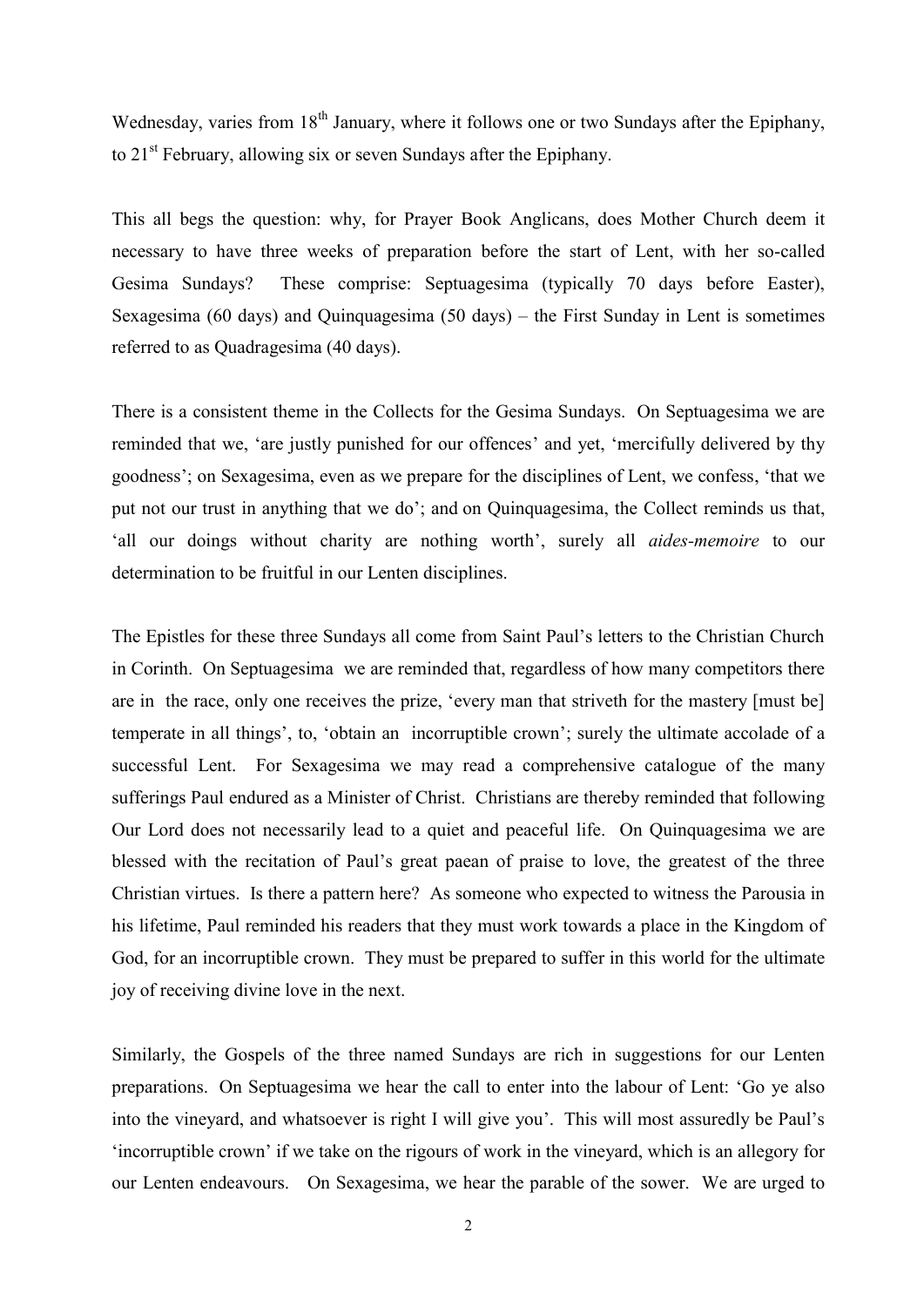have hearts which are 'good ground' and which 'bring forth fruit with patience'. This reference to fruit is echoed in the 1662 Commination Service, appointed to be used on the First Day of Lent, 'where we are besought to seek to bring forth worthy fruits of penance'. On Quinquagesima, we are told, 'Behold, we go up to Jerusalem', and we hear the account of the Lord giving sight to the blind. We may use this miracle to remind us to seek the renewal of an inner light to guide us through Lent.

By contrast, the Gospels for the Sundays after the Feast of the Epiphany offer us some of the miraculous episodes in Jesus' ministry. Those for the first four are: (1) the miracle of the distraught parents finding their child in the Temple after three days of searching, (2) the supply of copious volumes of wine at the marriage at Cana in Galilee, (3) the healing of a leper and the centurion's servant, and (4) the stilling of the storm and the curing of two demon-possessed individuals (two according to Matthew, only one mentioned by Mark and Luke). These are all wondrous and exciting miracles, but are hardly events that lead us naturally into the quiet, peaceful solemnity of our preparation for Our Lord's Passion. Archbishop Thomas Cranmer, following a long tradition in the Church's calendar, decided, rightly, to continue to offer worshippers a transition period of three Sundays to allow them to descend from hearing about Jesus at his most miraculous to thinking about him in a more contemplative and penitent frame of mind.

The Prayer Book's reflective progression towards the meditative mood of Lent is in sharp contrast to the Propers offered by the *Revised Common Lectionary*, so loved by Churches which espouse the plenitude of 'modern' rites available within *Common Worship*. Here, regardless of the date of Ash Wednesday, the Sundays after the Epiphany continue, until terminated by one, single 'Sunday before Lent'. This is referred to as Transfiguration Sunday, and offers, in its three year cycle, the synoptic evangelists' accounts of that event. By long tradition the *Book of Common Prayer* calendar keeps the Feast of the Transfiguration on  $6<sup>th</sup>$ August, and, although it provides no Eucharistic Propers for that day, it does offer lections for Morning and Evening Prayer. Why the compilers of the *Revised Common Lectionary* found it justifiable to allow just two days of Shrovetide, and for these to follow directly after the Feast of the Transfiguration, is unexplained. Did they, perhaps, with this account of the glorification of the living Jesus, before the beginning of Lent, wish to give a distant foretelling of the transfigurative power of God over the body of his dead Son, which would be witnessed by the Church on Easter Day, after the conclusion of Lent? Did they simply think that forty days of